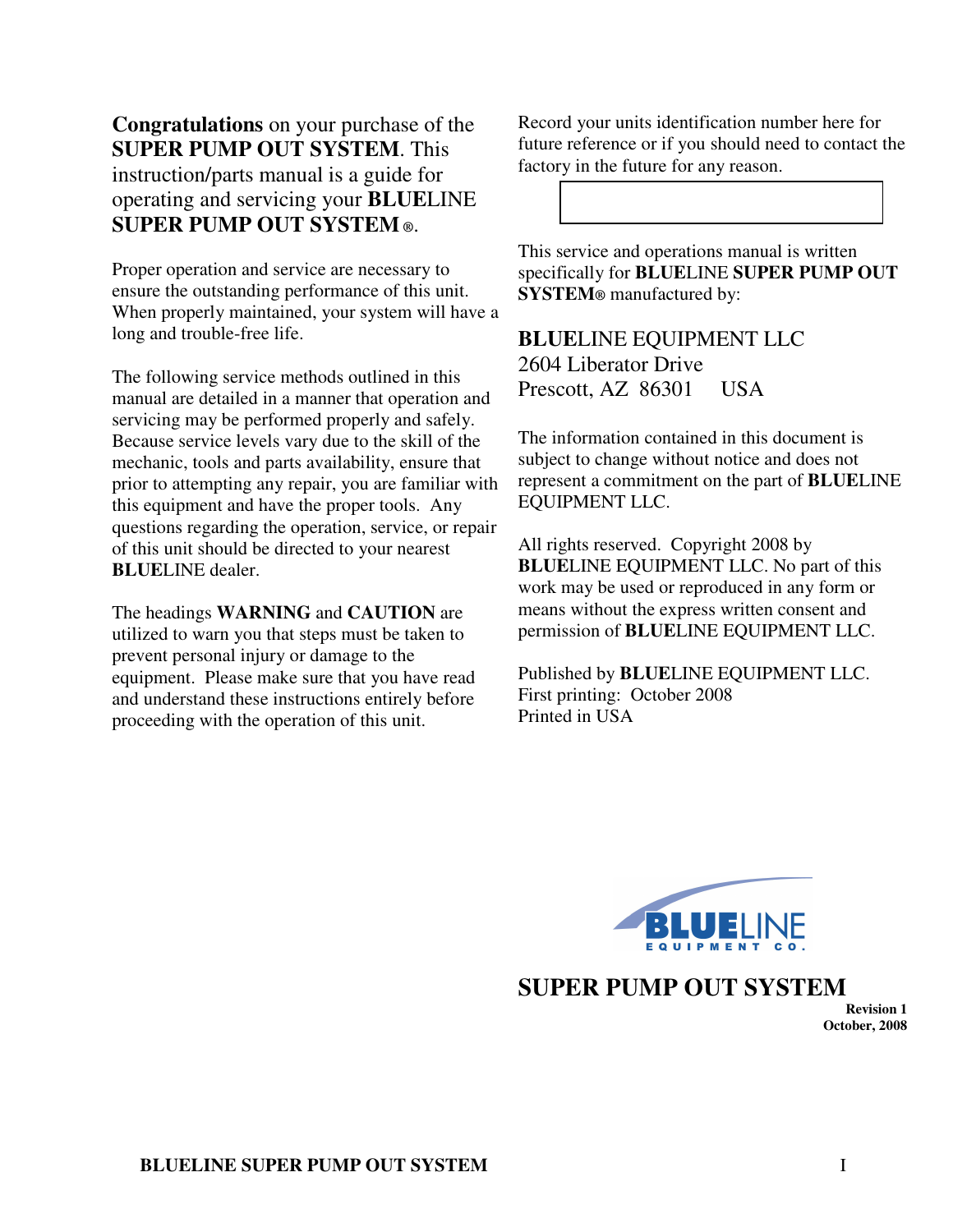# **LIMITED WARRANTY**

**BLUE**LINE warrants your Pump Out System to be free of defects in material and workmanship. This warranty shall extend to the designated parts for the specific period of time listed from the date of delivery to the user. If **BLUE**LINE receives notice of any defects during the warranty period, **BLUE**LINE will either, at its option, repair or replace products that prove to be defective. Any transportation, related service labor, normal maintenance and diagnostic calls are not included.

| Water Pump           | 1 year |
|----------------------|--------|
| All Other Components | vear   |

This warranty shall not apply to defects caused by improper operation, inadequate maintenance by the customer, unauthorized modification or misuse, improper repair, freezing or damage due to hard water scaling.

Electrical components, disposable filters, hoses, fittings, and other service maintenance items are not under warranty. Components supplied by **BLUE**LINE, but provided by other manufacturers, will only be warranted to the extent that they are warranted to **BLUE**LINE.

To receive warranty service, products must be returned to a **BLUE**LINE designated service facility. The customer shall prepay shipping charges for products returned to **BLUE**LINE for warranty evaluation and **BLUE**LINE shall pay for the return of products to the customer.

**BLUE**LINE makes no other warranty, expressed or implied, with respect to this product. **BLUE**LINE disclaims the implied warranties of merchantability and fitness for a particular purpose. Any implied warranty of merchantability or fitness is limited to the specific duration of this limited warranty.

This warranty gives the customer specific legal rights, and you may also have other rights that may vary from state to state, or province to province.

The remedies provided herein are the customer's sole and exclusive remedies. In no event shall **BLUE**LINE be liable for any direct, indirect, special, incidental, or consequential damages, whether based on contract, tort, or any other legal theory.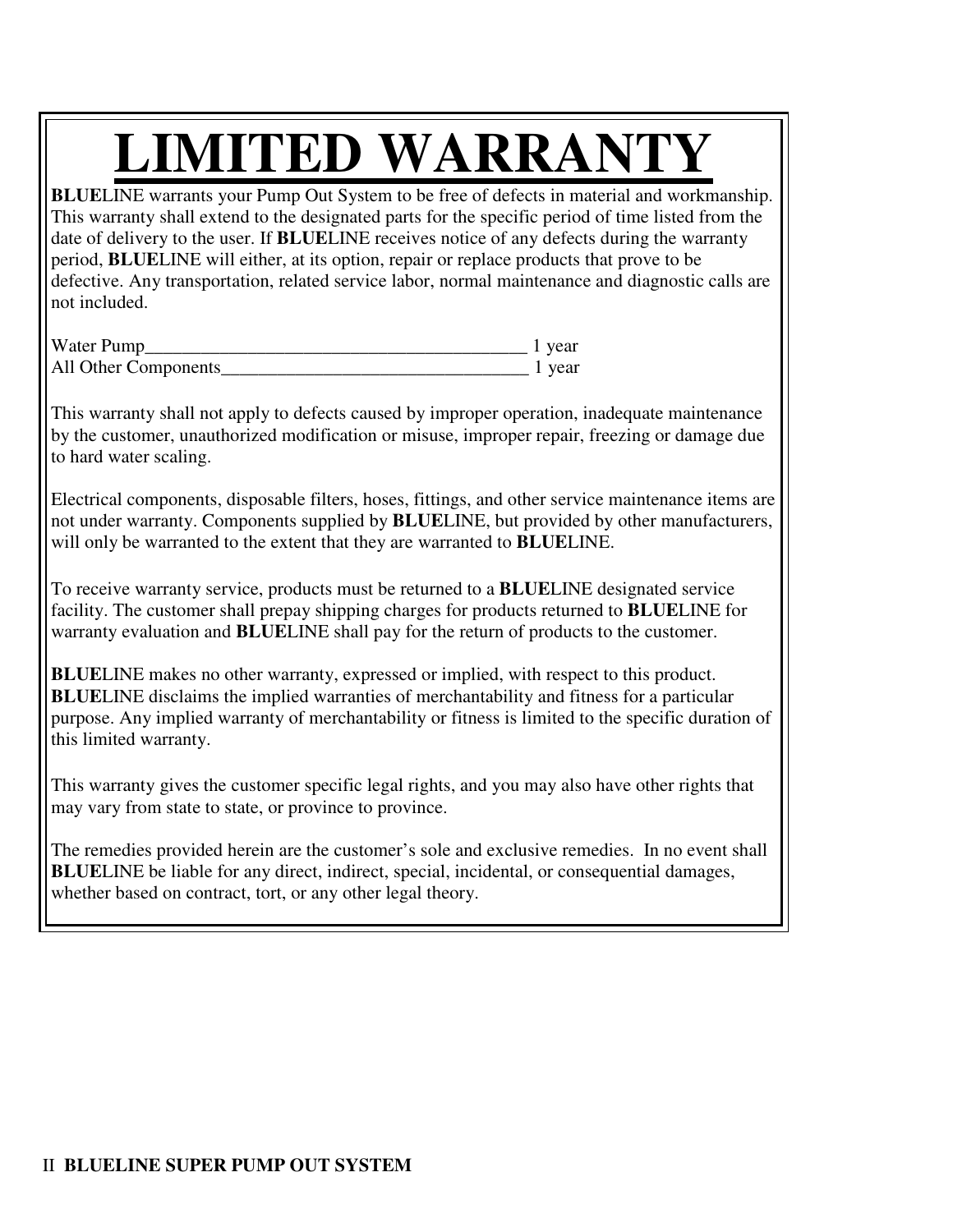## *SAFETY*

#### 1**. Read the operator's manual before operating this unit.**

Failure to adhere to instructions could result in severe personal injury, property damage, or could be fatal.

#### 2**. Operate this super pump out system only in a well- ventilated area.**

#### **A**WARNING!

**DO NOT** operate this unit in explosive atmospheres, where there is the presence of flammable liquids, gases or dust. Pump motors create sparks which may ignite the dust or fumes.

**3.** This pump must be plugged into a properly installed and grounded outlet. Never remove the grounding prong or modify the plug in any way.

#### **A**WARNING!

**Pump must be plugged into an outlet that includes a Ground Fault Circuit Interrupter (GFCI) to reduce the risk of serious injury or death from electrical shock.**

4. **DO NOT** modify this unit in any manner. Any modification could result in serious injury or fatality, and will void your warranty.

#### *SERVICE*

### **A** WARNING!

**1. This motor is oil filled and sealed for cooler running. Allow 2 hours for the motor to cool before servicing. Hot oil is under pressure and could result in severe burns.**

## **A**WARNING!

**2. Always disconnect the power source before attempting to service or maintain the unit. The pump motor is equipped with automatic**

**resetting thermal protector that could restart unexpectedly.**

**FAILURE TO FOLLOW THIS WARNING COULD RESULT IN SERIOUS INJURY OR FATALITY.**

#### *SPECIFICATIONS*

**Maximum vacuum (lift in HG) 15" Maximum flow 5400 GPH, 90 GPM Voltage 120 @ 9.8 Amps**

#### *OPERATION*

**NOTE: Read and understand this section of the manual entirely before proceeding.**

**The S.P.S. is designed to work in conjunction with your existing truck mount or portable extraction system to enhance its performance by eliminating the need to shutdown and empty the waste tank during flood extraction.**

**By adjusting the flow control valve located on the top of the pump out box you can effectively manage the amount of water entering the waste tank.**

**Simply plug in the 120 volt power cord to a grounded power source. Connect the clear sight hose to the truck mount, connect the opposite side to the extraction hose, then attach a section of discharge hose to the side of the S.P.S. Make sure the discharge hose is level or best, a down hill run. The amount of suction achieved by the S.P.S. unit is directly affected by the height and length of suction and discharge hose. Longer hose runs or higher lift results in more head pressure, and will decrease the efficiency of the unit.**

**Start the extraction process and monitor the flow of water leaving the S.P.S. box thru the clear vacuum hose connected to the existing waste tank, adjust the flow control valve so that**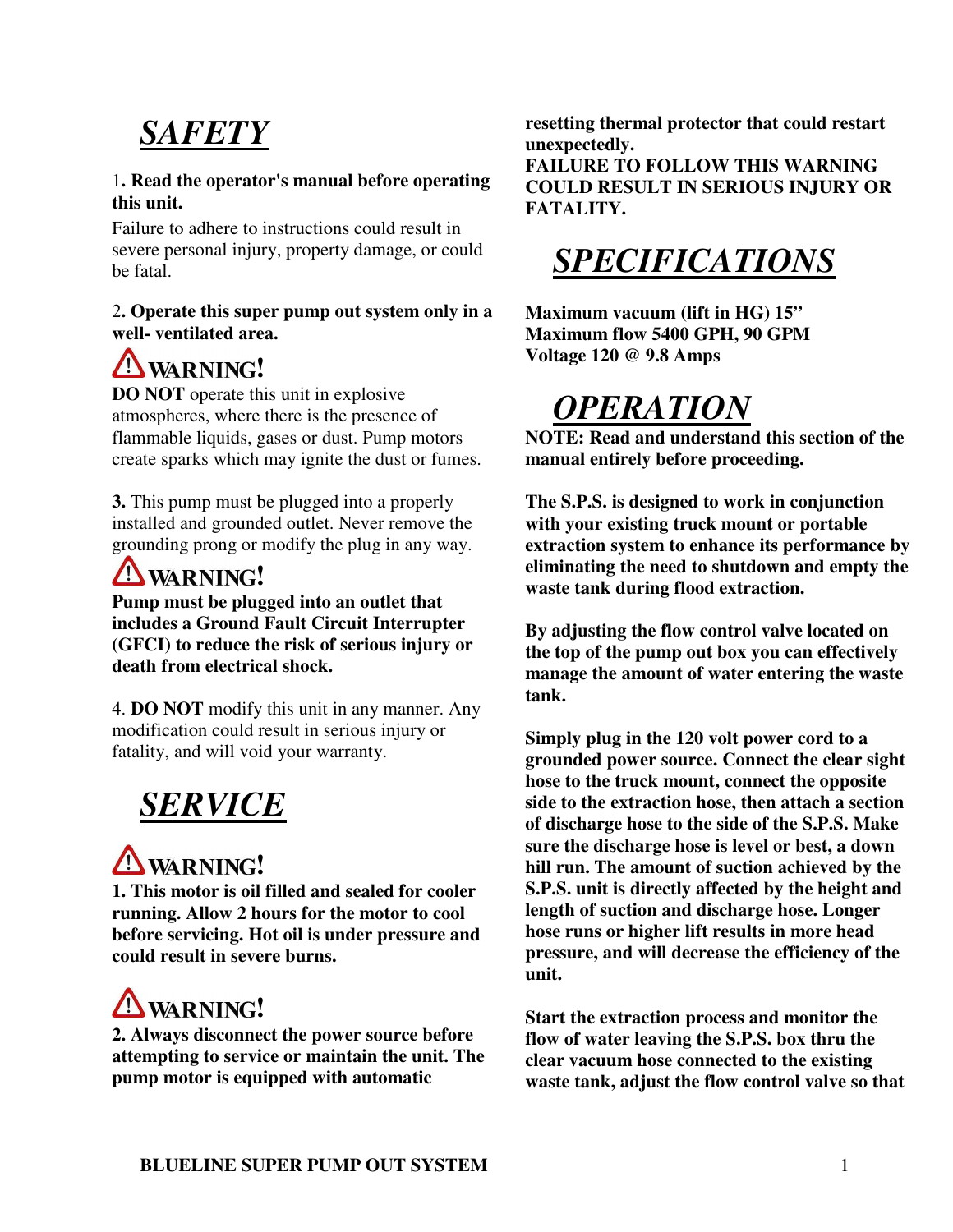**very little or no water is visible and a steady flow is coming from the S.P.S. discharge hose.**

**Be sure to keep the strainer or filter basket located inside the S.P.S. tank, clean of debris to keep the unit operating at its full capacity.**

# **AWARNING!**

**Always disconnect the power source before attempting to service or maintain the unit. The pump motor is equipped with automatic resetting thermal protector that could restart unexpectedly.**

**FAILURE TO FOLLOW THIS WARNING COULD RESULT IN SERIOUS INJURY OR FATALITY.**

**The S.P.S. system is controlled by an electric water sensing switch; the pump will only run when there is water in the S.P.S tank. This is to prevent running the pump dry or when first connecting the unit on site. The pump will turn on, when the water is about 1.5" from the top of the switch.**

**The pump will run a minimum of 4 seconds, to a maximum of 16 seconds before stopping. The pump run time will be determined by the water flow rate into the box.**

**Under flooding conditions, the pump will stop for 1 second every 16 seconds, and cycle automatically off and on.**

**DO NOT MODIFY FLOAT OR POSITION FLOAT SWITCH SO THAT THE PUMP WILL OPERATE CONTINUOUSLY. THIS WILL REDUCE PERFORMANCE**

## **A** WARNING!

**NEVER dispose of waste water in a storm drain, water way or on ground areas. Always dispose of waste in accordance with Local, State and Federal laws.**

# *8. TROUBLESHOOTING*

## *I* WARNING!

**DO NOT attempt to service this unit while it is running. Always disconnect the power source before attempting to service or maintain the unit. The pump motor is equipped with automatic resetting thermal protector that could restart unexpectedly.**

**This motor is oil filled and sealed for cooler running. Allow 2 hours for the motor to cool before servicing. Hot oil is under pressure and could result in severe burns.**

#### **FAILURE TO FOLLOW THIS WARNING COULD RESULT IN SERIOUS INJURY OR FATALITY.**

|                                                       | 1. Blown fuse or<br>breaker                                | 1. If blown, replace with<br>proper sized fuse or reset<br>breaker.<br>2. If voltage is under 108    |
|-------------------------------------------------------|------------------------------------------------------------|------------------------------------------------------------------------------------------------------|
| <b>Pump Will</b><br><b>Not Start Or</b><br><b>Run</b> | 2. Low line voltage<br>3. Worn motor                       | volts, check wiring size<br>or source.                                                               |
|                                                       | 4. Impeller not<br>rotating                                | 3. Replace motor or pump.<br>4. If impeller will not turn,<br>remove housing and<br>remove blockage. |
| <b>Pump Starts</b><br>and Stops<br><b>Too Often</b>   | 1. Backflow of water<br>from hose.                         | 1. Install or replace check<br>valve.                                                                |
| <b>Pump Will</b><br><b>Not Shut Off</b>               | 1. Dirty solid state<br>sensor switch.                     | 1. Clean sensor switch face.<br>2. Replace sensor switch.                                            |
| or Thermal<br><b>Protector</b><br><b>Turns Off</b>    | 2. Defective switch.                                       | 3. Remove pump and clean<br>pump and hoses.                                                          |
|                                                       | 3. Obstacle in hose.                                       |                                                                                                      |
| Pump<br><b>Operates But</b><br><b>Delivers</b>        | 1. Low line voltage.                                       | 1. If voltage is under 108<br>volts, check wiring size<br>or source.                                 |
| <b>Little or No</b><br>Water                          | 2. Plugged impeller.                                       | 2. Clean out impeller.                                                                               |
| <b>Gurgling</b><br><b>Sound From</b>                  | 1. Air ingested into<br>pump.                              | 1. Wipe off surface of sensor<br>switch.                                                             |
| <b>Pump at End</b><br>Of Cycle                        | 2. Time required for<br>pumping is less<br>than 4 seconds. | 2. Additional run time will<br>not damage pump.                                                      |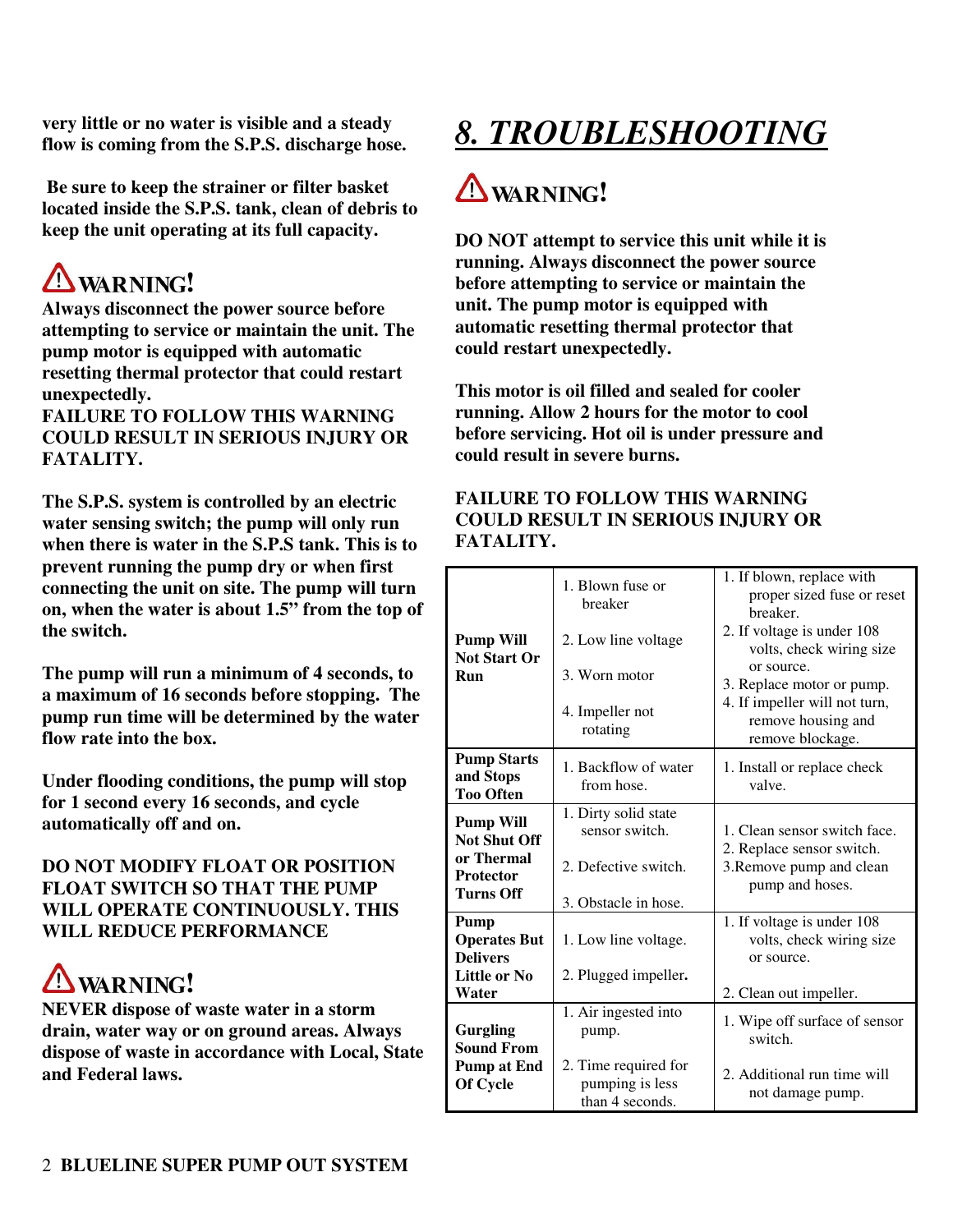

**BLUELINE SUPER PUMP OUT SYSTEM** 3